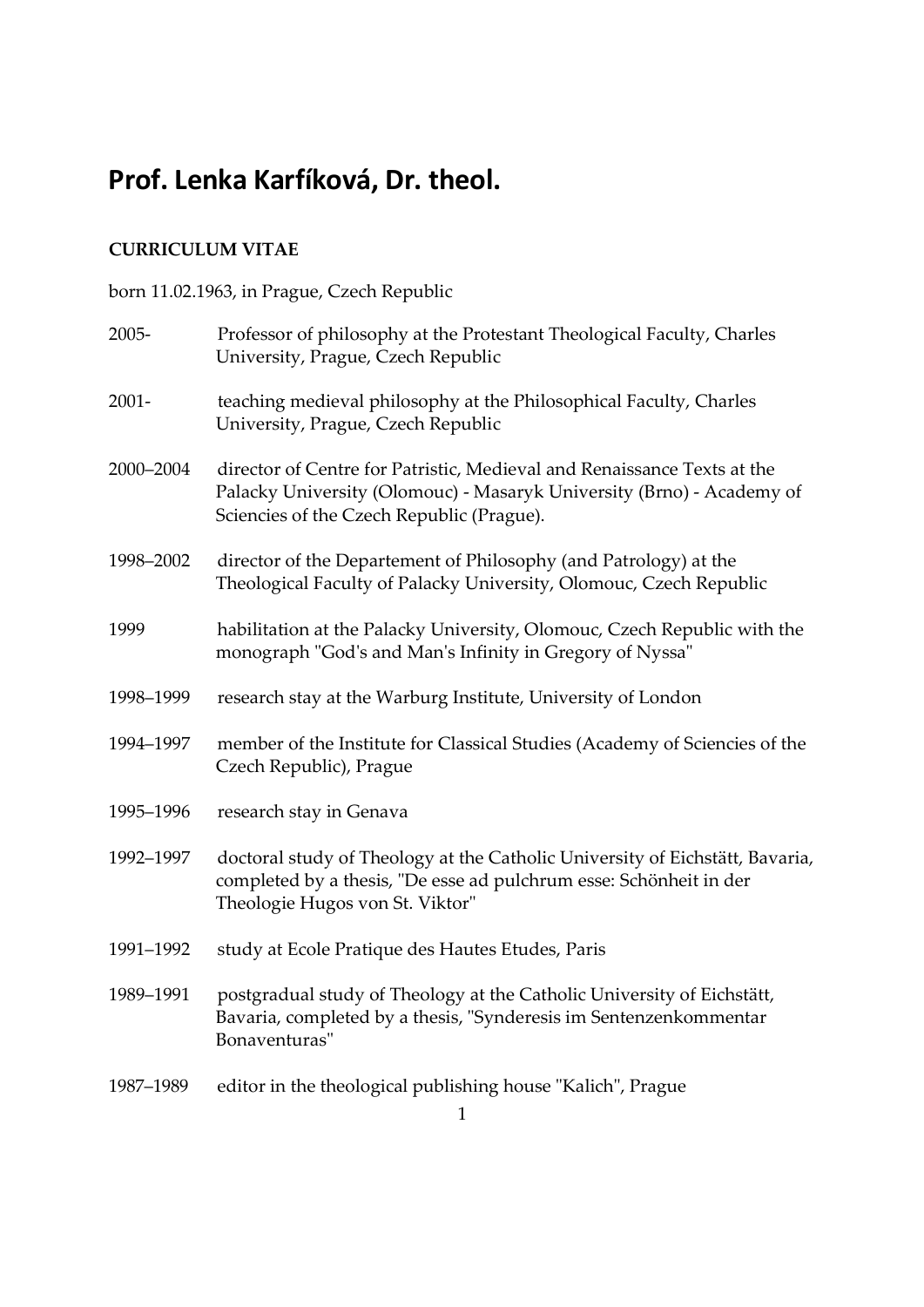# 1981–1986 study at Protestant Theological Faculty, Prague

# Membership and positions in selected international organizations and societies:

- Association Internationale d'Études Patristiques (in 2015-2019 vicepresident)
- National Correspondent for the Czech Republic in Association Internationale d'Études Patristiques (since 2007)
- Member of Academia Platonica septima Monasteriensis
- Member of Editorial Board, Vigiliae Christianae: A Review of Early Christian Life and Language (Brill, Leiden)

### Membership in selected domestic scientific bodies:

- President of Czech Patristic Society (since 2008)
- Member of the Learned Society of the Czech Republic (since 2015)
- Member of Czech Plato Society
- Member of Scientific Councils (Catholic Theological Faculty, Palacký University in Olomouc; Religious Studies, Philosophical Faculty, Charles University in Prague; Protestant Theological Faculty, Charles University in Prague)

# MAIN PUBLICATIONS

### 1. Monographs:

Grace and the Will according to Augustine, Brill Leiden 2012, ISBN 978 90 04 22533 6 (hardback), ISBN 978 90 04 22921 1 (e-book), 428 p.

Gregory of Nyssa: God's and Man's Infinity (in Czech), Oikúmené, Praha, 1999, 316 pp., ISBN 80-86005-95-X.

De esse ad pulchrum esse. Schönheit in der Theologie Hugos von St. Viktor, ISBN 2-503-50672- 0, Turnhout (Belgium) 1998, Brepols, Bibliotheca Victorina VIII, 538 pp.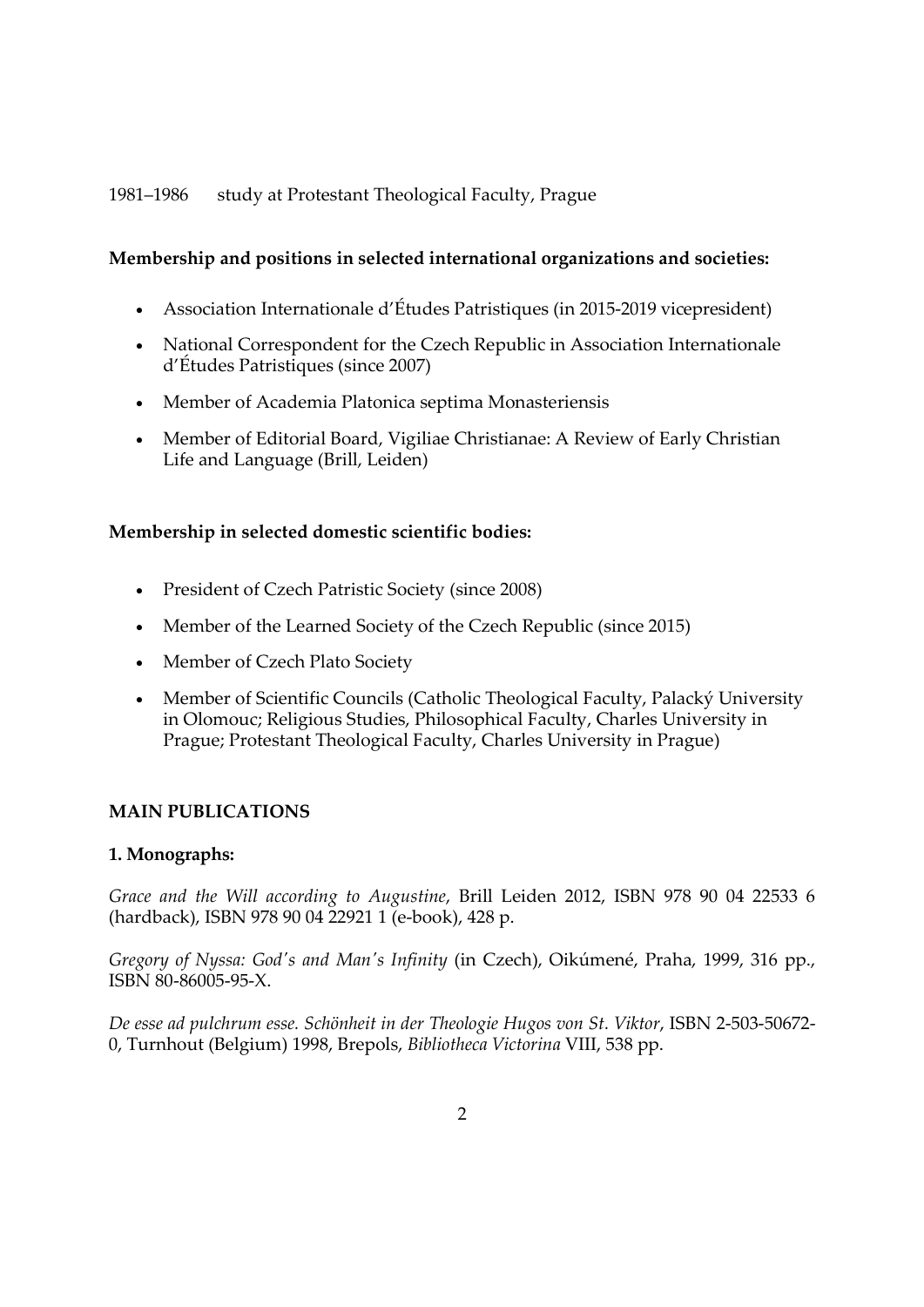# 2. Collection of studies:

Von Augustin zu Abaelard. Studien zum christlichen Denken, Academic Press Fribourg 2015 (Paradosis 58), ISBN 978-3-7278-1780-9, 240 p.:

- Patristische Exegese: Origenes und Augustin
- Pleroma und Epektasis. Zur Eschatologie des Gregor von Nyssa
- Plotin und Augustin über die Zeit
- Die Konversion des Aurelius Augustin (und ihre neuplatonische Inspiration)
- Der Mensch als Initium: Hannah Arendt und Augustin
- Providentia, praescientia, praedestinatio. Augustins Entwicklung vom philosophischen Glauben an die Vorsehung zur Lehre von der Vorherbestimmung
- Per visibilia ad invisibilia: Schönheit als Weg zu Gott im Denken des christlichen Mittelalters (Augustin und Hugo von Sankt Viktor)
- Hängen die Formen von der Materie ab? Zum Chartreser Kommentar Librum hunc
- Die Cosmographia des Bernard Silvestris oder der Timaios des zwölften Jahrhunderts
- Das Universale und das Einzelne in der Isagoge-Auslegung des Peter Abaelard: Abaelards Antworten auf Porphyrios' Fragen

### 3. Editor:

Gnadenlehre in Schrift und Patristik (uspořádání spolu s Vítem Huškem a Ladislavem Chvátalem), Handbuch der Dogmengeschichte, Herder, Freiburg i. B. 2016, ISBN 978-3- 451-00708-8, 684 p.

Nomina divina. Colloquium Dionysiacum Pragense, ed. L. Karfíková - M. Havrda, Academic Press Fribourg, Fribourg (Suisse) 2011, ISBN 978-3-7278-1699-4, 140 pp.

Gregory of Nyssa: Contra Eunomium II. An English Version with Supporting Studies (Proceedings of the 10th International Colloquium on Gregory of Nyssa, Olomouc, September 15-18, 2004), ed. L. Karfíková, S. Douglass, J. Zachhuber (Supplements to Vigilae Christianae, 82), Brill, Leiden - Boston 2007, ISBN 10 90 04 15518 X; 13 978 90 04 15518 3, 554 pp.

### 4. Articles in English, German and French:

Die intentio zwischen Zeitlichkeit und Ewigkeit (Augustin, De immortalitate animae 3-4), in: Augustinus, De immortalitate animae – Die Unsterblichkeit der Seele: Zweisprachige Ausgabe eingeleitet, übersetzt und kommentiert von Christian Tornau, mit Beiträgen von Giovanni Catapano, Emmanuel Bermon, Lenka Karfíková und Giuseppe Balido (Augustinus Opera – Werke, B, 7), Ferdinand Schöningh, Paderborn 2020, ISBN 978-3-506-71024-6 (Print), 978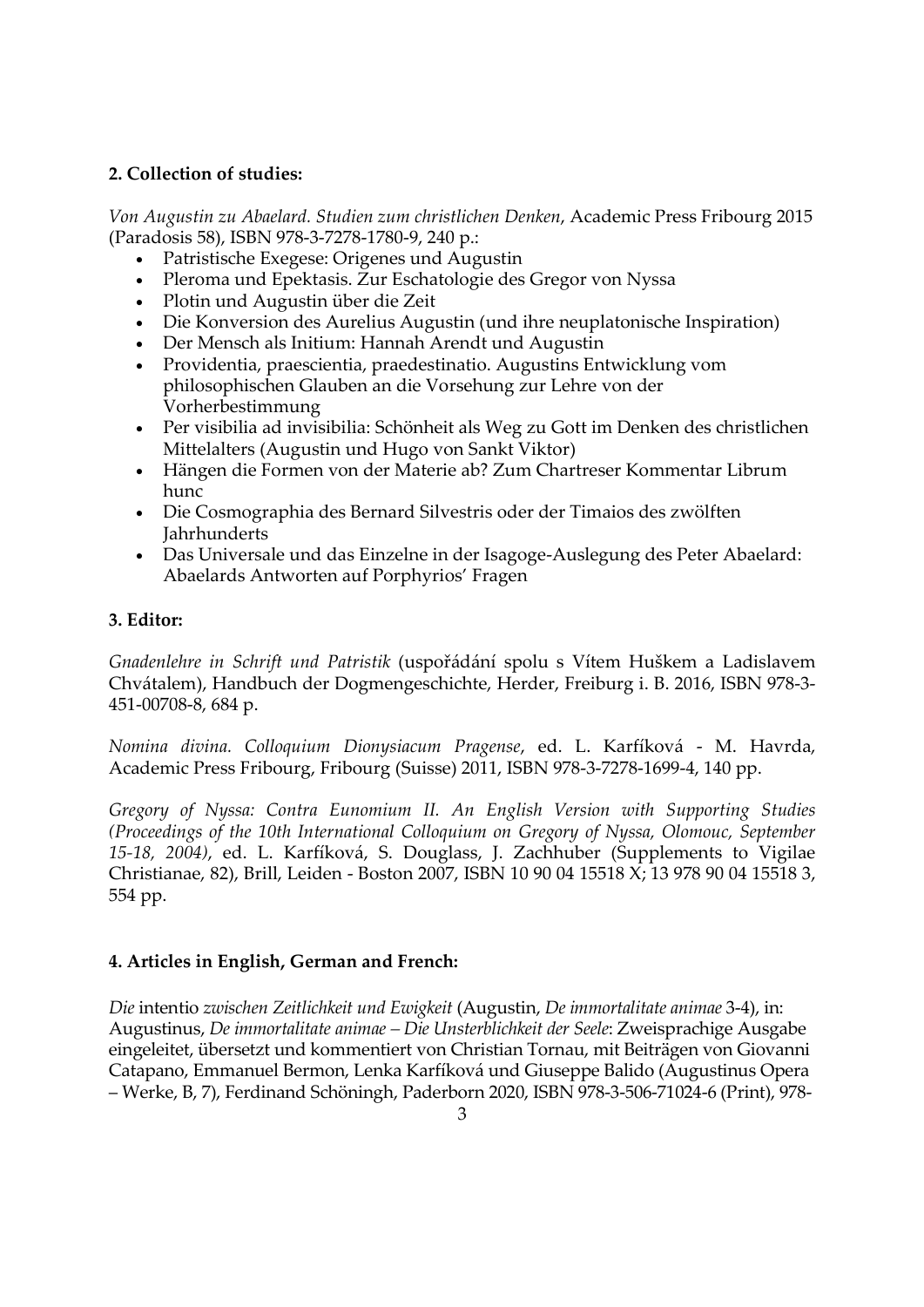3-657-71024-9 (E-book), 355-375.

Memory, Eternity, and Time, in: Tarmo Toom (ed.), The Cambridge Companion to Augustine's Confessions, Cambridge University Press 2020, ISBN 978-1-108-49186-0 (Hardback), ISBN 978-1-108-44981-6 (Paperback), 175-190.

Providence, fate, and freedom according to Origen and Boethius, in: Theresia Hainthaler et alii (vyd.), Pronoia: The Providence of God – Die Vorsehung Gottes, Forscher aus dem Osten und Westen Europas an den Quellen des gemeinsamen Glaubens, Tyrolia Verlag, Innsruck – Wien 2019, ISBN 978-3-7022-3819-3, str. 263-282.

Christus Gott und Mensch nach Origenes, in: Th. Hainthaler et alii (vyd.), Jesus der Christus im Glauben der einen Kirche: Christologie – Kirchen des Ostens – Ökumenische Dialoge, Herder, Freibur i.B. 2019, ISBN 978-3-451-38348-9, str. 146-164.

Eternity and Time in Porphyry's Sentence 44, in: J. F. Finamore  $-$  T. Nejeschleba (vyd.), Platonism and its Legacy: Selected Papers from the Fifteenth Annual Conference of the International Society for Neoplatonic Studies, The Prometheus Trust, Lydney 2019, ISBN 978-1-898910-886, str. 59-76.

The Metaphor of the Mirror in Platonic Tradition and Gregory's Homilies on the Song of Songs, in: G. Maspero et alii (vyd.), Gregory of Nyssa: In Canticum Canticorum: Analytical and Supporting studies. Proceedings of the 13th International Colloquium on Gregory of Nyssa (Rome, 17-20 September 2014), Brill, Leiden – Boston 2018, Supplements to Vigiliae Christianae, 150, ISBN 978-90-04-38144-5, str. 265-287.

Gott Vater nach dem ersten Buch gegen Eunomius des Gregor von Nyssa, in: M. Brugarolas (vyd.), Gregory of Nyssa: Contra Eunomium I: An English Translation with Supporting Studies, Brill, Leiden – Boston 2018, Supplements to Vigiliae Christianae, 148, ISBN 978- 90-04-37708-0, str. 494-522.

The soul and life – the soul and ratio: Augustine's criticism of the final proof in Plato's Phaedo, in: G. Cornelli – Th. Robinson – F. Bravo (vyd.), Plato's Phaedo: Selected Papers from the Eleventh Symposium Platonicum, International Plato Studies, vol. 38, Academia Verlag, Baden-Baden 2018, ISBN 978-3-89665-702-2, str. 188-192.

Victorinus, Marius, in: R. Goulet (vyd.), Dictionnaire des philosophes antiques, VII, Paris 2018, ISBN 978-2-271-09024-9, str. 153-166.

"If you do not know yourself, O fairest among women": The Song of Solomon 1:8 according to Origen, Gregory of Nyssa and Bernard of Clairvaux, in: Freiburger Zeitschrift für Philosophie und Theologie (ISSN 0016-0725), 65, 2018, 65-78.

"The Intentions of Life": Philosophical Points of Departure in "The Power of the Powerless", in: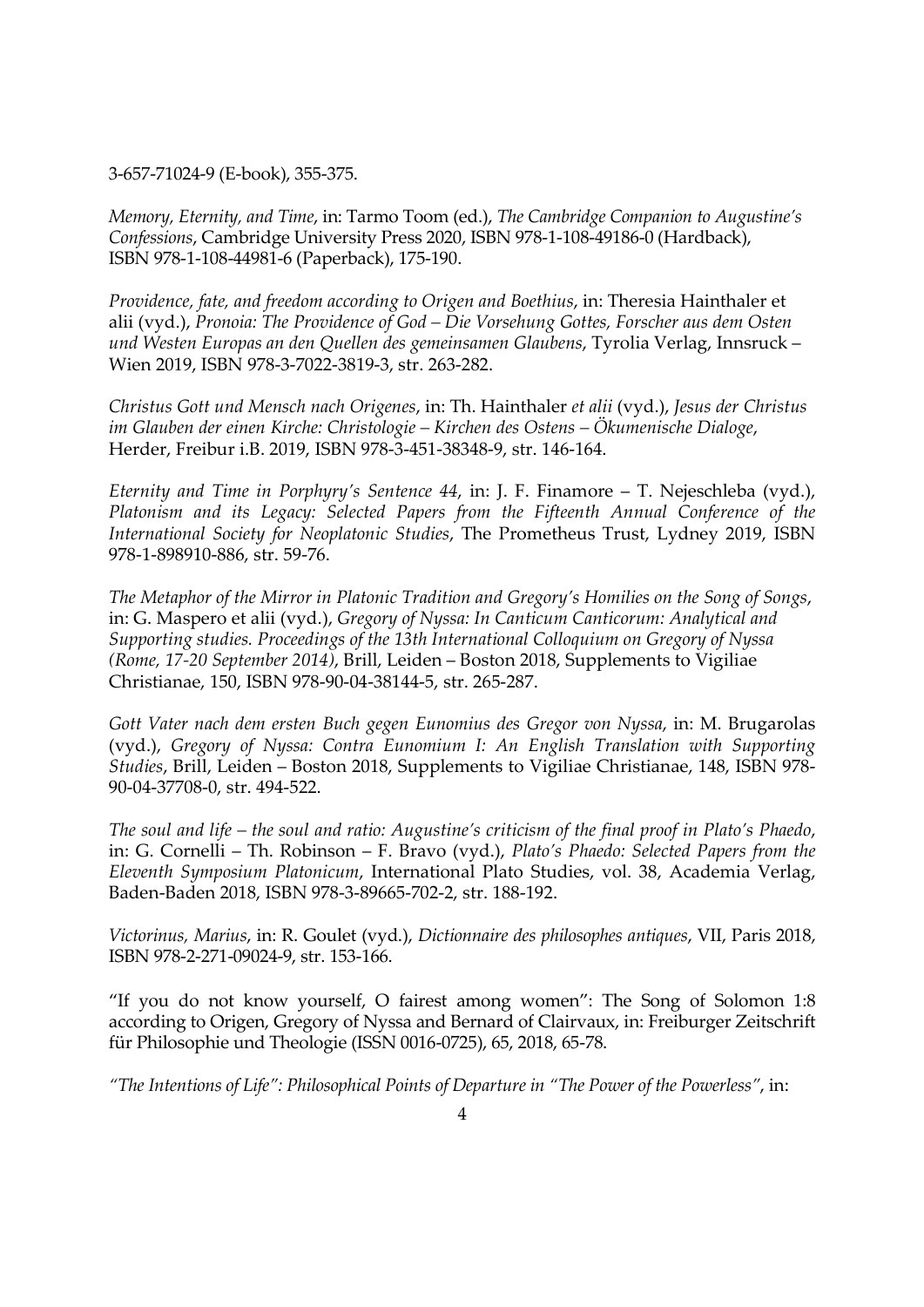East European Politics and Societies and Cultures, Sage Publications https://doi.org/10.1177/0888325417742491 (6.12.2018), 32/2, 2018, str. 271-277.

Sapientiae amor. Die Weisheit in Augustins Gesprächen aus Cassiciacum, in: Theresia Hainthaler et alii (vyd.), Sophia. The Wisdom of God – Die Weisheit Gottes, Forscher aus dem Osten und Westen Europas an den Quellen des gemeinsamen Glaubens, Tyrolia Verlag, Innsruck – Wien 2017, ISBN 978-3-7022-3578-9, str. 235-257.

Johannes Eriugena, in: Lenka Karfíková (unter Mitwirkung von Vít Hušek und Ladislav Chvátal), Gnadenlehre in Schrift und Patristik, Handbuch der Dogmengeschichte, Herder, Freiburg i. B. 2016, ISBN 978-3-451-00708-8, str. 663-683.

Augustins Gnadenlehre in ihrer Entwicklung, in: Lenka Karfíková (unter Mitwirkung von Vít Hušek und Ladislav Chvátal), Gnadenlehre in Schrift und Patristik, Handbuch der Dogmengeschichte, Herder, Freiburg i. B. 2016, ISBN 978-3-451-00708-8, str. 535-604.

Theodor von Mopsuestia, in: Lenka Karfíková (unter Mitwirkung von Vít Hušek und Ladislav Chvátal), Gnadenlehre in Schrift und Patristik, Handbuch der Dogmengeschichte, Herder, Freiburg i. B. 2016, ISBN 978-3-451-00708-8, str. 389-431.

Gregor von Nyssa, in: Lenka Karfíková (unter Mitwirkung von Vít Hušek und Ladislav Chvátal), Gnadenlehre in Schrift und Patristik, Handbuch der Dogmengeschichte, Herder, Freiburg i. B. 2016, ISBN 978-3-451-00708-8, str. 363-389.

Athanasius von Alexandrien, in: Lenka Karfíková (unter Mitwirkung von Vít Hušek und Ladislav Chvátal), Gnadenlehre in Schrift und Patristik, Handbuch der Dogmengeschichte, Herder, Freiburg i. B. 2016, ISBN 978-3-451-00708-8, str. 346-363.

Nature completed by the will: Origen and Augustine, in: Anders-Christian Jacobsen (vyd.), Origeniana Undecima. Origen and Origenism in the history of Western thought, Peters Publishers, Leuven 2016, ISBN 978-90-429-3307-1, str. 469-478.

The Fifth Theological Oration of Gregory Nazianzen and the historical contingency of revelation, in: Broura Bitton-Ashkelony, Theodore de Bruyn, Carol Harrison (vyd.), Patristic Studies in the Twenty-First Century: Proceedings of an International Conference to Mark the 50th Anniversary of the International Association of Patristic Studies, Brepols Publishers, Turnhout 2015, ISBN 978-2-503-55919-3, str. 389-403.

Augustine on Recollection between Plato and Plotinus, in: M. Vinzent (ed.), Studia Patristica. Vol. LXXV: Papers presented at the Seventeenth International Conference on Patristic Studies held in Oxford 2015, vol. 1: Studia patristica – Platonism and the Fathers – Maximus Confessor, Peeters Leuven – Paris – Bristol, CT 2017, ISBN 978-90-429-3571-6, p. 81-102.

Der Geist als Wesen, die Aussage des Namens und die οὐσία bei Eunomius, Basilius und Gregor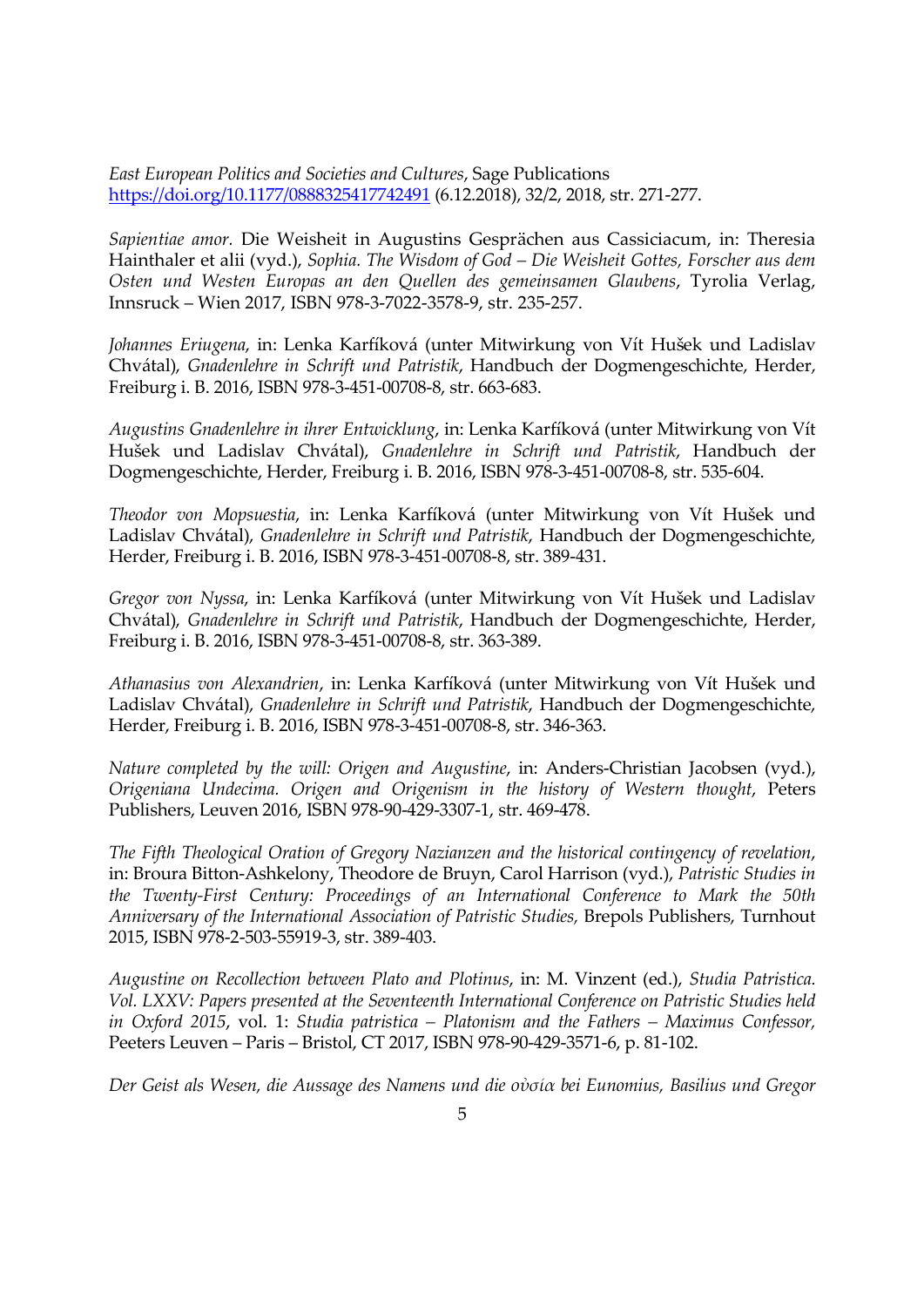von Nyssa: Contra Eunomium, III,5 (GNO II, 160-184), in: Gregory of Nyssa, Contra Eunomium III. An English translation with commentary and supporting studies (Proceedings of the 12th International Colloquium On Gregory Of Nyssa, Leuven, 14-17 September 2010), ed. J. Leemans – M. Cassin, ISBN 978 90 04 27061 9 (hardback), 978 90 04 26825 8 (e-book), Brill, Leiden 2014, str. 335-368.

Semet ipsum exinanivit. Der Logos-Erlöser nach Marius Victorinus, in: Th. Hainthaler, F. Mali, G. Emmenegger, M. Lenkaityte Ostermann (eds), Für uns und für unser Heil. Soteriologie in Ost und West. Forscher aus dem Osten und Westen Europas an den Quellen des gemeinsamen Glaubens, Tyrolia Verlag, Innsbruck-Wien 2014. Pro Oriente, Bd. XXXVII, Wiener Patristische Tagungen, VI, ISBN 978-3-7022-3351-8, str. 127-149.

Augustine to Nebridius on the Ideas of Individuals (ep. 14,4), in: Vinzent M. (ed.), Studia Patristica. Vol. LXX: Papers presented at the Sixteenth International Conference on Patristic Studies held in Oxford 2011, vol. 18: St Augustine and his Opponents, Peeters Leuven – Paris – Walpole, MA 2013, ISBN 978-90-429-3003-2, p. 477-486.

Das Verhältnis von Seele und ratio in Augustins Abhandlung De immortalitate animae, in: F. Karfík – E. Song (eds.), Plato Revived: Essays on Ancient Platonism in Honour of Dominic J. O'Meara (Beiträge zur Altertumskunde, Bd. 317), De Gruyter Berlin 2013 (ISBN 978-3-11- 032440-2), p. 117-137.

« Essentia » et « substantia » chez Augustin et Pierre Abélard, in: R. Berndt – M. Fédou (eds.), Les réceptions des Pères de l'Église au Moyen Âge : Le devenir de la tradition ecclésiale. Congrès du Centre Sèvre – Facultés jesuites de Paris (11-14 juin 2008), Archa Verbi (Subsidia 10), Aschendorff Münster 2013, tome II (ISBN 978-3-402-10227-5), p. 707-726.

Gregory of Nyssa, Witness of Macrina's Life and Death, in: Acta Universitatis Palackianae Olomucensis. Facultas Theologica Cyrillomethodiana. Theologica Olomucensia (ISSN 1212- 9038), 14, 2013, str. 15-26.

Zeitlichkeit und Authentizität nach "Sein und Zeit". Einige Probleme der Zeitauffassung Heideggers und ihre Parallelen bei Augustin, in: J. Sirovátka (vyd.), Endlichkeit und Transzendenz. Perspektiven einer Grundbeziehung, Felix Meiner Verlag Hamburg 2012, ISBN 978-3-7873-2406-4; ISBN 978-3-7873-2418-7 (e-book), str. 139-152.

Natur, Freiheit und Gnade im Disput zwischen Augustinus und Julian von Aeclanum, in: N. Fischer (vyd.), Die Gnadenlehre als "salto mortale" der Vernunft? Natur, Freiheit und Gnade im Spannungsfeld von Augustinus und Kant, Verlag Karl Alber Freiburg – München 2012, ISBN 978-3-495-48524-8, str. 90-107.

The Christian World-Maker according to Augustine, John Eriugena, and Thierry of Chartres, in: Horizons (Soul, ISSN 2093-5943) 3/2, 2012, p. 131-172.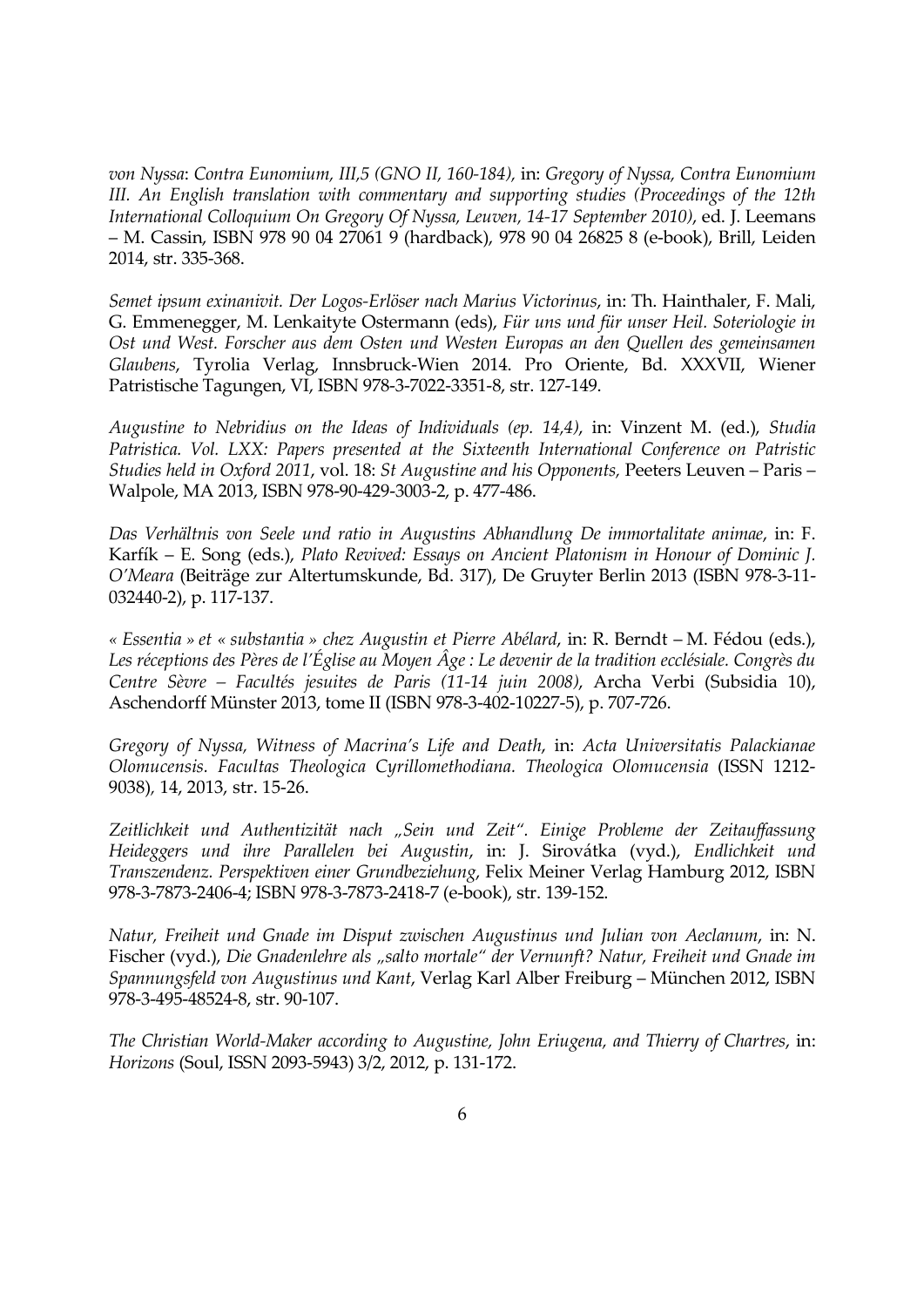Filius tetragonus primus. La philosophie trinitaire d'après le commentaire chartrain Librum hunc, in: Sacris erudiri (ISSN 0771-7776), 51, 2012, p. 317-329.

"Der Alte der Tage". Gott als Zeit nach De divinis nominibus 10,2-3, vor dem Hintergrund des platonischen Parmenides, in: L. Karfíková – M. Havrda (vyd.), Nomina divina. Colloquium Dionysiacum Pragense, Academic Press Fribourg, Fribourg (Suisse) 2011, ISBN 978-3- 7278-1699-4, str. 50-70.

Ad Ablabium, Quod non sint tres dei, in: V. H. Drecoll, M. Berghaus (eds), Gregory of Nyssa: The Minor Treatises on Trinitarian Theology and Apollinarism. Proceedings of the 11th International Colloquium on Gregory of Nyssa (Tübingen, 17-20 September 2008), Brill Leiden – Boston 2011, ISBN 978-90-04-19393-2, str. 131-168.

Eternity according to Plotinus, Enn. III,7, in: Freiburger Zeitschrift für Philosophie und Theologie (ISSN 0016-0725), 58, 2011, str. 437-452.

Fusca sum et formosa. Die Heiligkeit der Kirche und die Heiligkeit der Seele nach den Hohelied-Auslegungen des Origenes, in: Th. Hainthaler, F. Mali, G. Emmeneger (eds), Heiligkeit und Apostolizität der Kirche. Forscher aus dem Osten und Westen Europas an den Quellen des gemeinsamen Glaubens, Tyrolia Verlag, Innsbruck - Wien 2010. Pro Oriente, Bd. XXXV, Wiener Patristische Tagungen, V, ISBN 978-3-7022-3102-6, str. 311-334.

Time According to Marius Victorinus, Adversus Arium IV.15, in: Baun J., Cameron A., Edwards M., Vinzent M. (eds), Studia Patristica. Vol. XLVI - Tertullian to Tyconius, Egypt before Nicaea, Athanasius and his Opponents, Peeters Leuven – Paris – Walpole, MA 2010, ISBN 978-90-429-2372-0, str. 119-123.

Zur Rezeption Augustins bei Peter Abaelard, in: Augustinus. Spuren und Spiegelungen seines Denkens, Bd. 1: Von den Anfängen bis zur Reformation, vyd. N. Fischer, Felix Meiner Verlag Hamburg 2009, ISBN 987-3-7873-1922-0, str. 71-83.

Memory and Language. Augustine´s Analysis of Memory in Confessions X, in: Strategies of Remembrance: From Pindar to Hölderlin, vyd. L. Doležalová, Cambridge Scholars Publishing, Newcastle upon Tyne 2009, ISBN (10): 1-4438-1261-7, ISBN (13): 978-1-4438-1261-0, str. 93- 102.

Die Einheit der Kirche, Gnade und Gewalt in Augustins Polemik gegen die Donatisten, in: Einheit und Katholizität der Kirche. Forscher aus dem Osten und Westen Europas an den Quellen des gemeinsamen Glaubens, Tyrolia Verlag, Innsbruck - Wien 2009. Pro Oriente, Bd. XXXII, Wiener Patristische Tagungen, IV, ISBN 978-3-7022-3020-3, str. 283-296.

Zwei Trinitätsmetaphern. Gregor von Nyssa, "Ad Ablabium", und Augustin, "De Trinitate VII", in: M. Kulhánková – K. Loudová (vyd.), ΕΠΕΑ ΠΤΕΡΟΕΝΤΑ. Růženě Dostálové k narozeninám, ISBN 978-80-7294-320-3, Host Brno 2009, str. 156-167.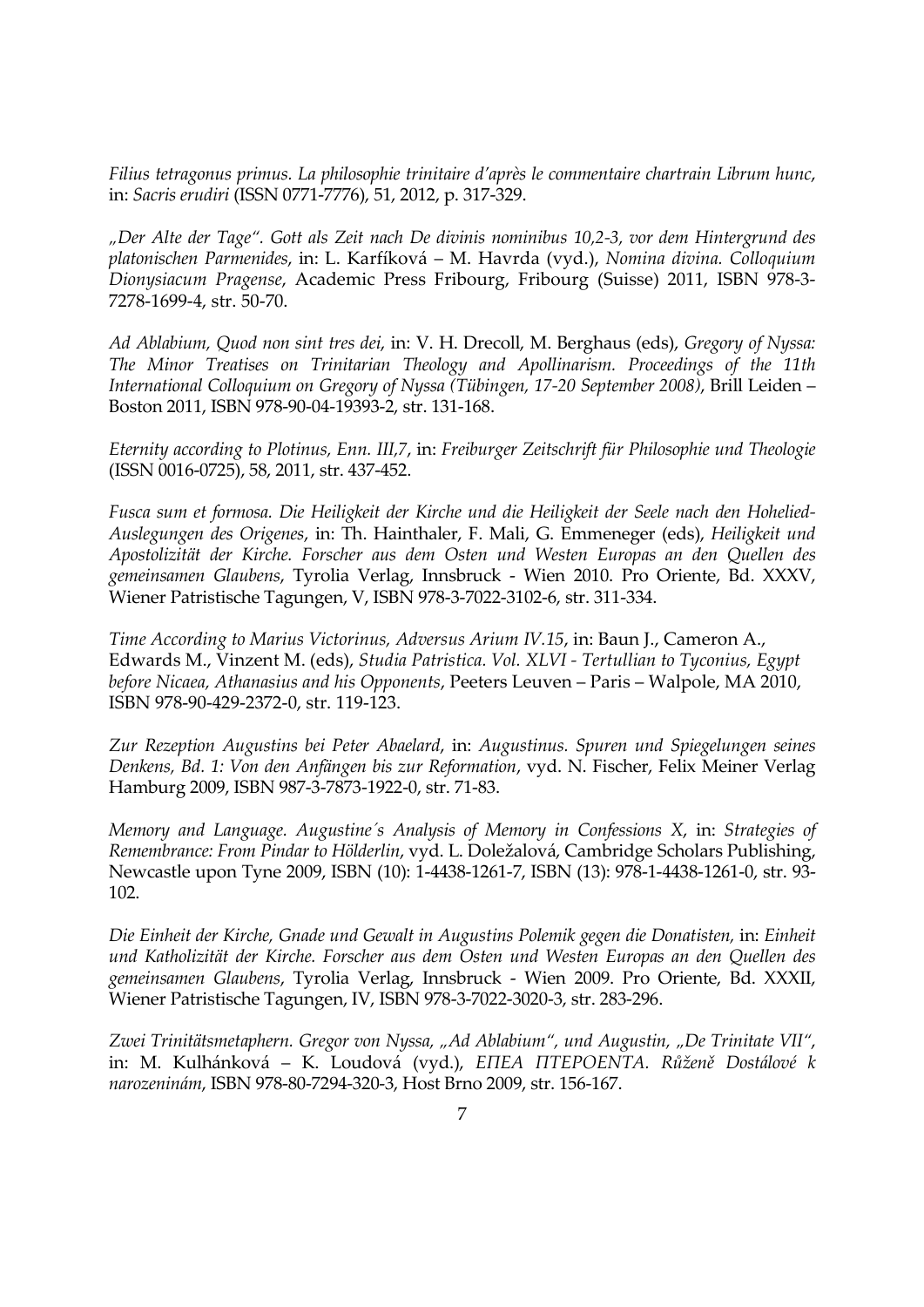Truth and Time in Anselm´s De veritate, in: Archa Verbi (ISSN 1612-3964, ISBN 978-3-402- 10220-6), 6, 2009, str. 158-173.

Das Geheimnis Gottes des Vaters in Augustins De Trinitate IX-X und XV, in: Gott der Vater und Schöpfer. Forscher aus dem Osten und Westen Europas an den Quellen des gemeinsamen Glaubens, vyd. Andia, Ysabel de a Hofrichter, Peter L., Tyrolia Verlag, Innsbruck-Wien 2007. Pro Oriente, Bd. XXXI, Wiener Patristische Tagungen, III, ISBN 978-3-7022-2835-4, str. 251-261.

Infinito, in: Gregorio di Nissa dizionario, vyd. L. F. Mateo-Seco – G. Maspero, Città Nuova, Roma 2007, ISBN 978-88-311-9336-8, str. 349-351.

Der Ursprung der Sprache nach Eunomius und Gregor vor dem Hintergrund der antiken Sprachtheorien, in: Gregory of Nyssa: Contra Eunomium II. An English Version with Supporting Studies (Proceedings of the 10th International Colloquium on Gregory of Nyssa, Olomouc, September 15-18, 2004), vyd. L. Karfíková, S. Douglass, J. Zachhuber (Supplements to Vigilae Christianae, 82), Brill, Leiden – Boston 2007, ISBN 10-90-04-15518-X; 13-978-90-04- 15518-3, str. 279-305.

Zeit, Selbstbeziehung des Geistes und Sprache nach Augustin, in: Freiburger Zeitschrift für Philosophie und Theologie (ISSN 0016-0725), 54, 2007, str. 230-249.

Infinitud, in: Diccionario de San Gregorio de Nisa, vyd. L. F. Mateo-Seco – G. Maspero, Monte Carmelo, Burgos 2006, ISBN 13-978-84-7239-536-7; 10-84-7239-536-7, str. 538-542.

God of Philosophers. The Idea of God in A. N. Whitehead and E. Lévinas, in: Communio viatorum (ISSN 0010-3713), 48/2, 2006, str. 113-122.

Augustins Polemik gegen Apuleius, in: Apuleius, De deo Socratis – Über den Gott des Sokrates, eingeleitet, übersetzt und mit interpretierenden Essays versehen von M. Baltes, M.-L. Lakmann, J. M. Dillon, P. Donini, R. Häfner, L. Karfíková, Wissenschaftliche Buchhandlung, Darmstadt 2004 (Sapere, Bd. VII), ISBN 3-534-15573-4, str. 162-189.

Der Vater ist nicht älter als der Sohn. Gregor von Nyssa, Contra Eunomium, I, 341-385, in: Christus bei den Vätern. Forscher aus dem Osten und Westen Europas an den Quellen des gemeinsamen Glaubens, vyd. Y. de Andia – P. L. Hofrichter, Tyrolia Verlag, Innsbruck – Wien 2004 (Pro Oriente, Bd. XXVII, Wiener Patristische Tagungen, I), ISBN 3-7022-2540-4, str. 271-289.

Homo opus temporis. Die Ewigkeit und Zeit nach der Cosmographia des Bernard Silvestris, in: Sacris erudiri. A Journal on the Inheritance of Early and Medieval Christianity, nakl. Brepols, Turnhout (ISSN 0771-7776), 2004, 43, str. 281-297.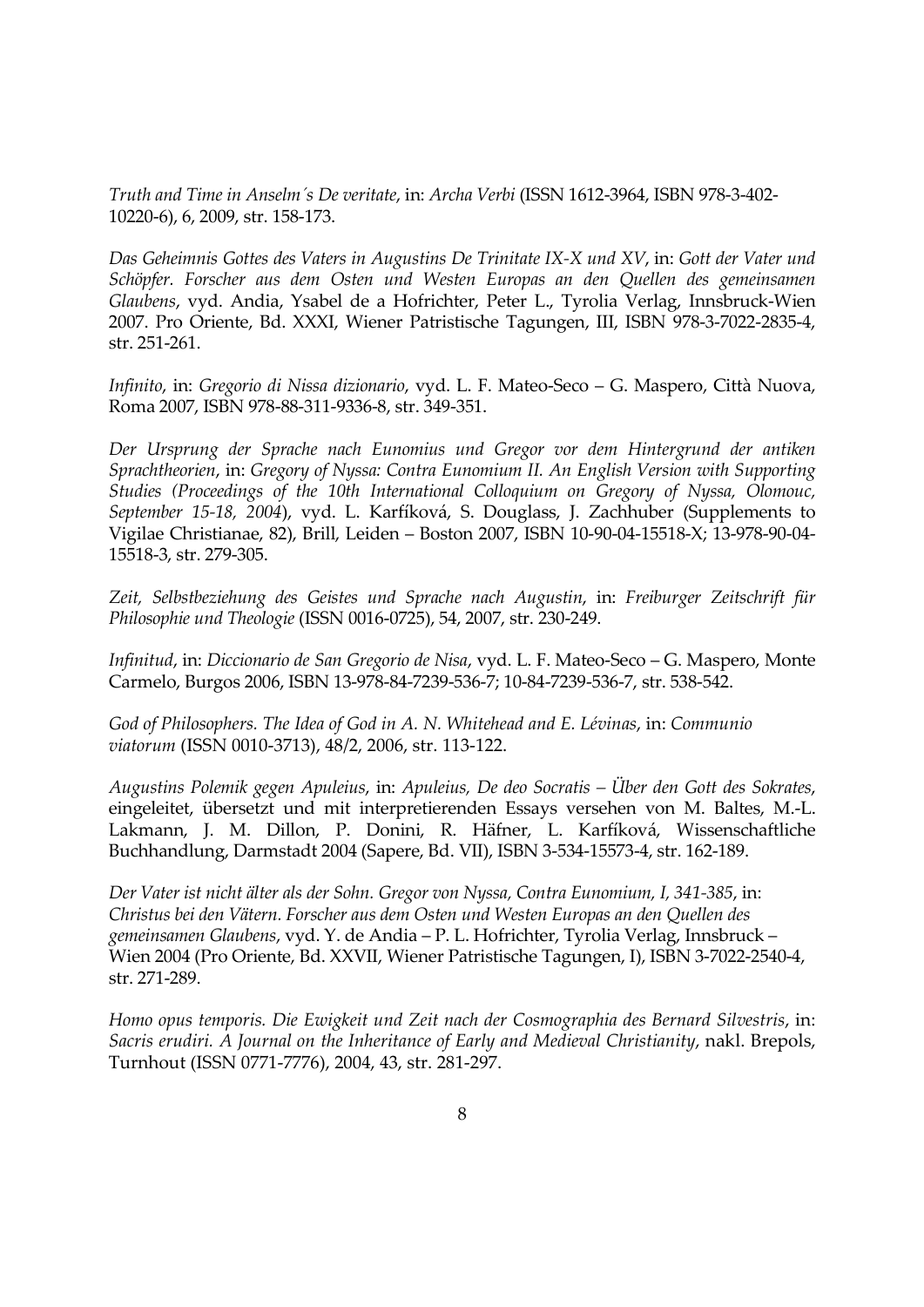Theú symmachia. Zur Gnadenlehre Gregors von Nyssa, in: Byzantinoslavica (Revue internationale des études byzantines) (ISSN 0007-7712), 62, 2004, str. 11-46.

Res significare habent. Exegese der Schrift und der Wirklichkeit nach Hugo von St. Victor (+ 1141), in: Philosophiacla Hermeneutics and Biblical Exegesis, vyd. P. Pokorný – J. Roskovec, Mohr Siebeck, Tübingen 2002, ISBN 3-16-147894-0, str. 310-322.

Hängen die Formen von der Materie ab? Zum Chartreser Kommentar Librum hunc, in: Bene Scripsisti: filosofie od středověku k novověku (sborník pro S. Sousedíka), vyd. J. Beneš, P. Glombíček, V. Urbánek, Filosofia, Praha 2002, ISBN 80-7007-158-3, str. 31-47.

The World as Theophany according to John Scottus Eriugena, in: Limits of Knowledge Frontiers of the Universe (Report of the 3rd Colloquium Organized Jointly by the Center for Theoretical Study and by the Free Academy of Science, Prague, November 2000), CTS-01-02, vyd. J. Bouzek – Z. Kalva, Center for Theoretical Study, Praha June 2001, str. 23-28.

Die Unendlichkeit Gottes und der unendliche Weg des Menschen nach Gregor von Nyssa, in: Sacris erudiri. A Journal on the Inheritance of Early and Medieval Christianity (nakl. Brepols, Turnhout, ISSN 0771-7776), 2001, 40, str. 47-81.

Die Rede von Gott nach Gregor von Nyssa. Warum ist Pluralität der theologischen Diskurse notwendig, in: Acta Universitatis Carolinae - Philologica 3: Graecolatina Pragensia, ISSN 0567-8269, 18, 2000, str. 53-61.

The World as Theophany and the Destiny of Man: According to John Scottus Eriugena's De pradestinatione and Periphyseon, in: Acta Universitatis Carolinae - Philologica 3: Graecolatina Pragensia, ISSN 0567-8269, 16-17, 1998, str. 51-63.

Die Gestaltung des Chaos. Das kosmogonische Paradigma bei Hugo von St. Viktor und Wilhelm von Conches, in: Acta Universitatis Carolinae - Philologica 1: Graecolatina Pragensia, ISSN 0567-8269, 15, 1997, str. 47-71.

Aequalitas numerosa. Die metrische Struktur des Kunstwerkes und ihre mehrfachen Entsprechungen (Augustinus, De musica VI, und das Itinerarium Bonaventuras), in: Eirene, ISSN 0046-1628 (ISBN 80-85917-20-3), 33, 1997, str. 108-121.

Die Rettung des Flüchtigen. Die Schönheit in der Theologie Hugos von St. Viktor, in: Forum Katholische Theologie 13, 1997, str. 271-281.

"Ein ganzer Acker, voll von mancherlei Pflanzen". Origenes biblische Hermeneutik nach Peri archon IV,1-3, in: Listy filologické (ISSN 0024-4457), 118, 1995, str. 202-226.

Symbol und Unmittelbarkeit. Zur Interpretation des dritten Buches In Hierarchiam coelestem Hugos von St. Viktor, in: Ex latere. Ausfaltungen communialer Theologie, ed. E. Naab,